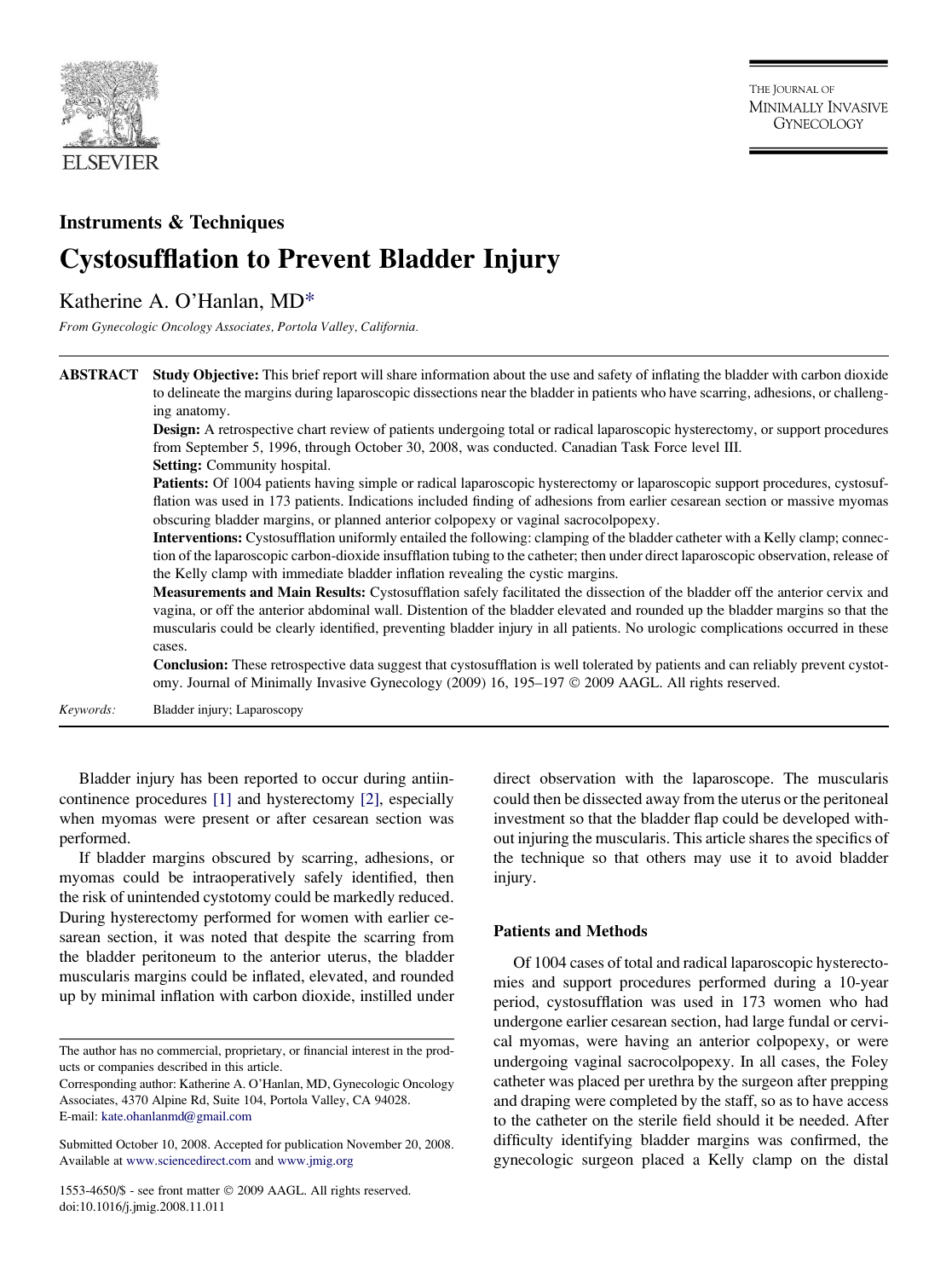portion of the urethral catheter, and attached the carbondioxide insufflator to the clamped catheter. Because the insufflator constantly instills carbon dioxide at a specified rate (usually 3–40 L/min) up to a preset pressure (usually 10–12 mm Hg) while it is used during laparoscopic surgery, placing the clamp on the catheter before connecting the insufflation tube to the catheter prevents premature inflation of the bladder before it can be observed, and prevents excessive inflation. After the surgeon is refocused on observing the bladder through the laparoscope, the clamp is briefly opened and promptly reclosed as the bladder is distended just enough to delineate the muscularis margins, about 200 mL (Fig. 1). If the clamp is left on the Foley, typically the bladder will slowly deflate over a few minutes, but it will deflate quickly and immediately once the clamp is removed, allowing reconnection of the catheter to the Foley bag. The insufflator can be replaced on the sheath, and intraperitoneal pressure resumes at the preset level. It should be noted that sometimes the bladder does not insufflate until the peritoneal pressure is lowered by brief opening of the ports or sheaths.

#### Results

No complications were attributed to this technique, and no cystotomy occurred during any bladder dissection when this technique was used.

#### **Discussion**

Laparoscopic injury to the urologic tract occurs in 1% to 3% of gynecologic surgery [\[2\]](#page-2-0). Laparoscopic repair of cystotomy [\[3\]](#page-2-0) was described, thus making immediate diagnosis of urologic injury urgently useful, but prevention of bladder injury would be paramount to repair. Although it is recognized that insufflation of the bladder with carbon dioxide could also identify an occult cystotomy, cystosufflation was not used for this purpose in these cases. It was used early in the operation to prevent cystotomy.

Two incisions can cause scarring to the bladder after cesarean section: the peritoneal incision and the uterine incision. This scarring can be avoided during total laparoscopic hysterectomy by lateral dissection of the parametrial adventitia around the observed scar but adherence of the muscularis to the uterus can still result in injury. By minimally inflating the bladder, the muscular wall is rounded up and literally lifted away, providing a mild traction that both enhances identification of the muscularis margins and allows accurate sharp dissection of the muscularis margins, averting cystotomy.

Cystosufflation can be useful during radical hysterectomy, when the bladder pillars are dissected down to a level below the insertion of the ureters, rounding up the bladder margins and facilitating the dissection of the bladder off of the anterior vagina.



Fig. 1. Attachment of Kelly clamp to Foley catheter on sterile field (A). Laparoscopic observation as bladder is inflated, revealing upper margin for anterior colpopexy (B). Cystosufflation revealing vaginal apex with bladder elevated away, facilitating incision for removal of ovaries (C). Very close-up view of bipolar energy device incising bladder—flap peritoneum revealing underlying bladder muscularis in patient with earlier cesarean section and myomectomy with 1865-g uterus (D).